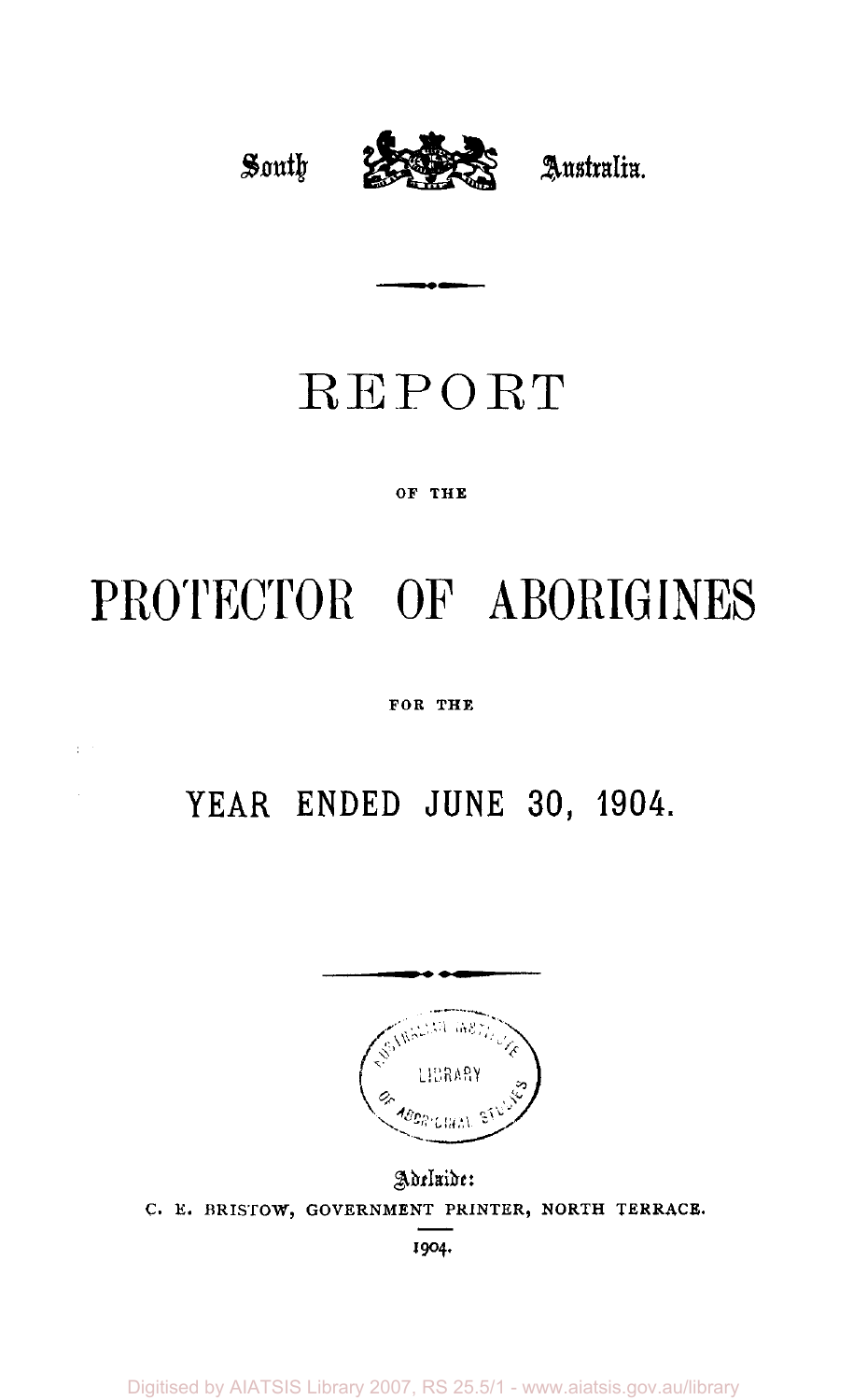$$
-7
$$

# REPORT

Aborigines Office, Adelaide, September 7th, 1904.

I have the honor respectfully to submit for the information of the Hon. Minister of Education, &c., the following report with reference to the aborigines for the year ended June 30th, 1904 :—

The aboriginal population of South Australia, exclusive of the Northern Territory, was, as per census of 1901—

|                                                         |                                       |                      | 3,386<br>b02 |
|---------------------------------------------------------|---------------------------------------|----------------------|--------------|
|                                                         |                                       |                      | 3,888        |
| During the three years 1901-4 there have been recorded— |                                       |                      |              |
|                                                         | Black.                                | Half-castes.         | Total.       |
| Births                                                  | 64                                    | $\cdot$ 75 $\cdot$   | - 139        |
| Deaths  242                                             |                                       | $\ldots$ 22 $\ldots$ | 264          |
|                                                         | Excess of deaths $\ldots$ ,,,,,,,,,,, |                      | 195          |

The returns to hand for past year show that the births (51) and deaths (65) have been more equal than usual, probably due to the good season causing healthier conditions of life among the natives than existed two years ago, when an epidemic of measles and influenza proved fatal to numbers.

It may be noted here that the rate of decrease has been more rapid among the Victorian aborigines than in this State.

|                                                    | Estimated Number in 1836. |                        | In 1903.     |
|----------------------------------------------------|---------------------------|------------------------|--------------|
| South Australia<br><b>Victoria</b><br>. <b>.</b> . | 12,000<br>7.000           | $\cdot$ .<br>$\bullet$ | 3.763<br>382 |

The number of aborigines at the mission stations is shown as follows : —

| Name of Station.                                      | Total<br><b>Number</b><br>-01<br>Aborigines. | Number<br>оf<br>Children. | Births. | Deaths. |
|-------------------------------------------------------|----------------------------------------------|---------------------------|---------|---------|
|                                                       |                                              |                           |         |         |
| Point McLeay                                          | 309                                          | 13.5                      | 18      | 13      |
| Point Pierce $\ldots, \ldots, \ldots, \ldots, \ldots$ | 116                                          | 47                        |         |         |
| Kopperamanna                                          | 142                                          | 15                        | 2       |         |
|                                                       | 567                                          | 197                       | 23      | 23      |

Digitised by AIATSIS Library 2007, RS 25.5/1 - www.aiatsis.gov.au/library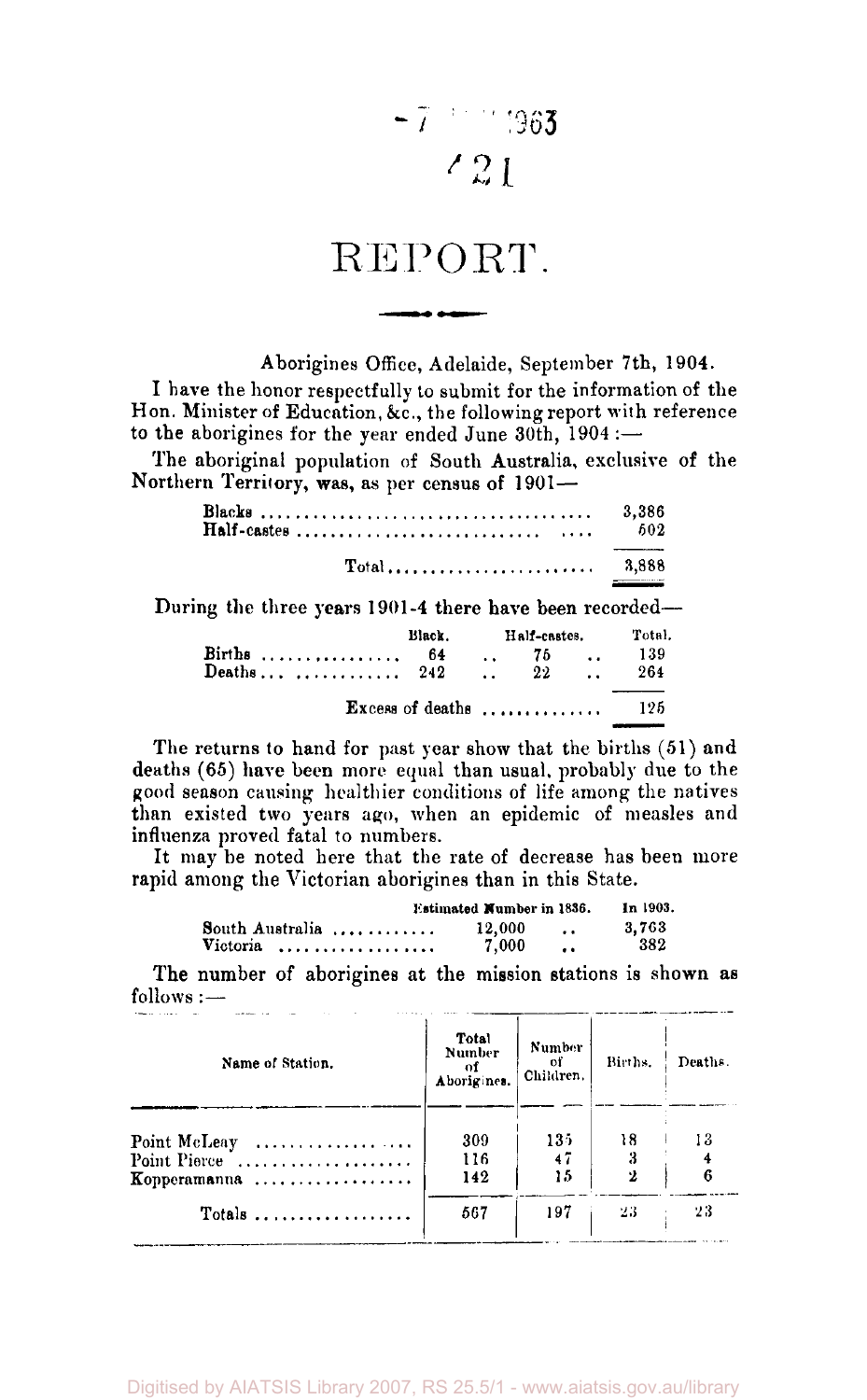The financial returns from these stations for 1903 show—

|                                  | £ s. d.        |  |  |
|----------------------------------|----------------|--|--|
| Voluntary contributions received | $1.167$ 19 $6$ |  |  |
| Proceeds of produce raised       | $3,433$ $5$ 10 |  |  |
| Wages paid to aborigines         | $1.344$ 3 6    |  |  |

Of these voluntary receipts the German Lutheran mission raised £959.

The native schools at Point McLeay and Point Pierce are now under the Education Department, and fair progress is being made, as the latter school report shows an examination pass list of 94 per cent., probably a record as far as natives are concerned.

The reserve of land set aside for the Point McLeay mission is so limited in extent as to seriously hinder the efforts to provide remunerative employment for its large number of natives. As the leases of Crown lands in the vicinity of this mission will shortly expire, it will be most desirable to retain some additional reserves for the increasing needs of the aborigines in this district.

The neglected condition of half-caste children about the Far North<br>serves some attention. It is difficult to deal with them. Their deserves some attention. It is difficult to deal with them. fathers are mostly unknown, and in the absence of legal proof of paternity cannot be prosecuted. These children usually go about with their mothers, who are unwilling to send them to a mission, and the State Children Act has been held not applicable to aborigines.

At the Point McLeay and Point Pierce missions a number of young people, largely composed of half-castes and quadroons, are now showing intelligent progress generally, and deserve encouragement to become more useful members of the community, or the greater number will lapse into a state of idleness and loafing about the stations.

An intelligent native of the missions put their position now in the following words :—" You have done a great deal for us, but it would have been better if you had let us alone. We are receiving an education which unfits us to live under the manners and customs of our forefathers, but they were in a better position, because they had hunting grounds which we have not."

#### CRIMINAL RECORDS.

Aborigines were convicted of the following offences during the year :—

| Common assaults $\ldots, \ldots, \ldots, \ldots, \ldots, \ldots, \ldots, \ldots, \ldots, \ldots$ |  |
|--------------------------------------------------------------------------------------------------|--|
|                                                                                                  |  |
|                                                                                                  |  |
|                                                                                                  |  |
|                                                                                                  |  |
|                                                                                                  |  |

Eight convictions were obtained for supplying intoxicating liquors to natives.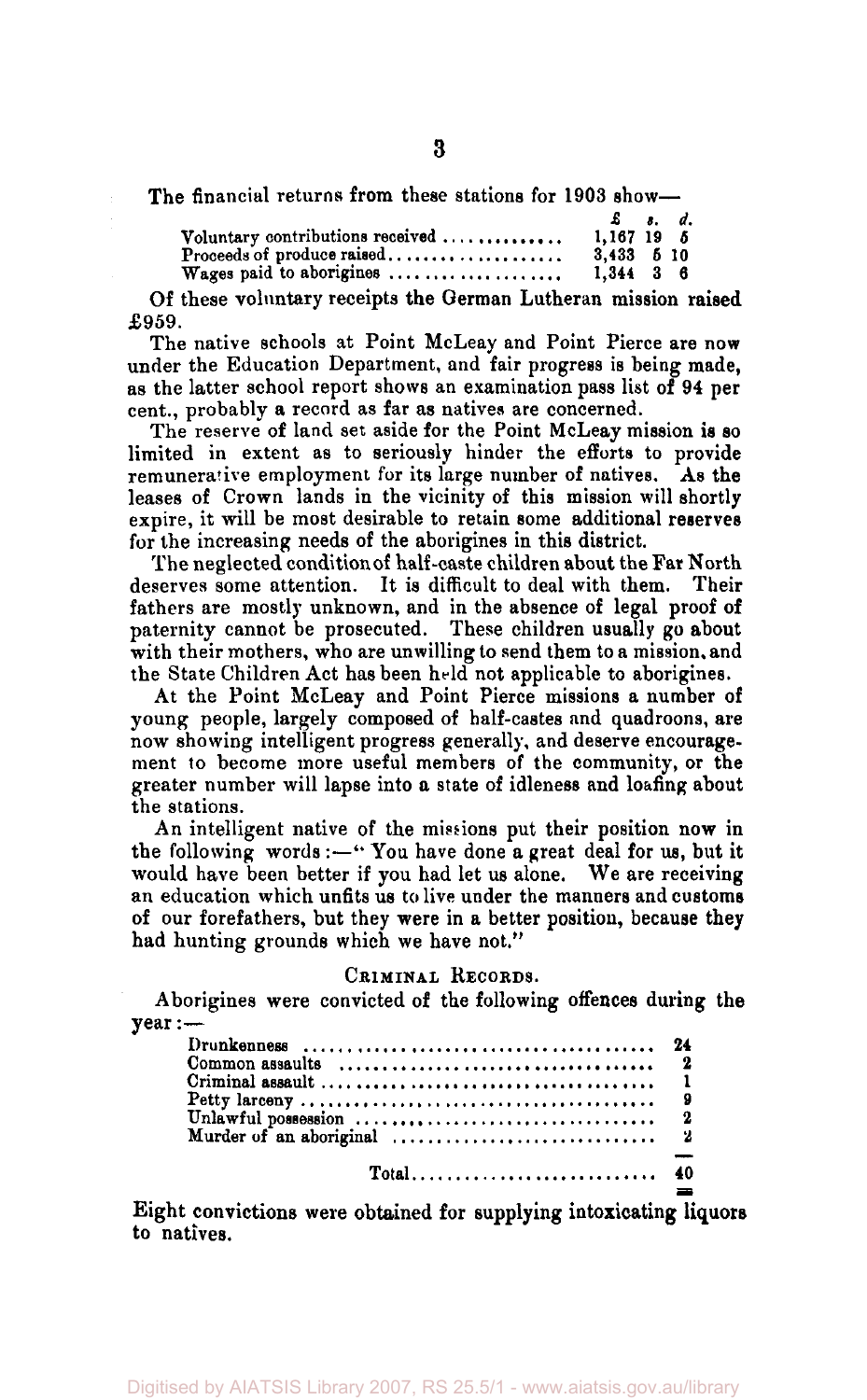The following comparative statement shows the number of aborigines and the cost of the departments in the States named :—

|                        | South Australia. | Victoria.       | N.S. Wales. |
|------------------------|------------------|-----------------|-------------|
| Number of aborigines   | 3.763            | 382             | 6.891       |
| Annual vote            | £4.262           | £4.179          | £17.652     |
| $Cost per head \ldots$ | £1 2s. 7d.       | £10 18s. $9d$ . | £2 11s. 2d. |

The correspondence of this office during the year has been inwards, 965; outwards, 1,451.

Forty-one cases of illness have been under treatment in the hospitals at Adelaide, Port Augusta, and Wallaroo, and received every care and attention at the hands of the hospital staff. The deaths were four; cured, eight; relieved, 26 ; and three still under treatment.

The amount voted by Parliament last year for this department was  $£4,262$ , and the expenditure has been as under:-

|                                                   | £      | s.           | d.          |
|---------------------------------------------------|--------|--------------|-------------|
| Provisions—flour, sugar, tea, tobacco             | 1,480  | 9            | 6           |
| Clothing, blankets, &c.                           | 609    | 6            | 3           |
| Medical attendance and medicines                  | 137    | -17          | 7           |
| Transport charges (forty-four depôts)             | 515    | 8            | 4           |
| Burial charges                                    | 39     | ı            | 0           |
| Fishing tackle, axes, &c.                         | 67     | 7            | $\mathbf 2$ |
| Petty and sundry expenses                         | 29.    | $\mathbf{2}$ | 8           |
| Firewood for old, infirm, and sick                | 4      | 19           |             |
| Meals aboriginal prisoners and travellers         | 43     | 5            | 11          |
| Printing and stationery                           | 11     | 16           | 7           |
| O.S. postage stamps                               | 21     | 5            | 10          |
| 0.8. telegrams                                    | 6      | 16           | $\bf{0}$    |
| Defending prisoner (charged with murder)          | 5.     | 5            | 0           |
| Telephone exchange                                | 10     | 0            | 0           |
| Adelaide Hospital-Annual contribution             | 10     | 10           | 0           |
| Clerical services in office of Sub-Protector, Far |        |              |             |
|                                                   | 12     | 0            | 0           |
|                                                   |        |              |             |
| stores                                            | 20     | 0            | 0           |
| Salaries Protector and Sub-Protector, Far North   | 235    | 0            | 0           |
| Grant-in-aid Aborigines' Friends' Association,    |        |              |             |
| Point McLeay                                      | 1,000  | 0            | 0           |
|                                                   | £4,260 | 1011         |             |

The usual reports are appended from—The Sub-Protector, Far North, Point McLeay, Point Pierce, and Kopperamanna Mission Stations.

E. L. HAMILTON, P.A.

**The company's company's company's company's company's company's company's company's company's company's company's** 

# FAR NORTH DISTRICT.

The Sub-Protector (Mr. T. Clode, Port Augusta) says—

In submitting the usual annual report on the condition and conduct of the aborigines in this district for the year ended June 30th, 1904, I have the honor to report that their conduct has been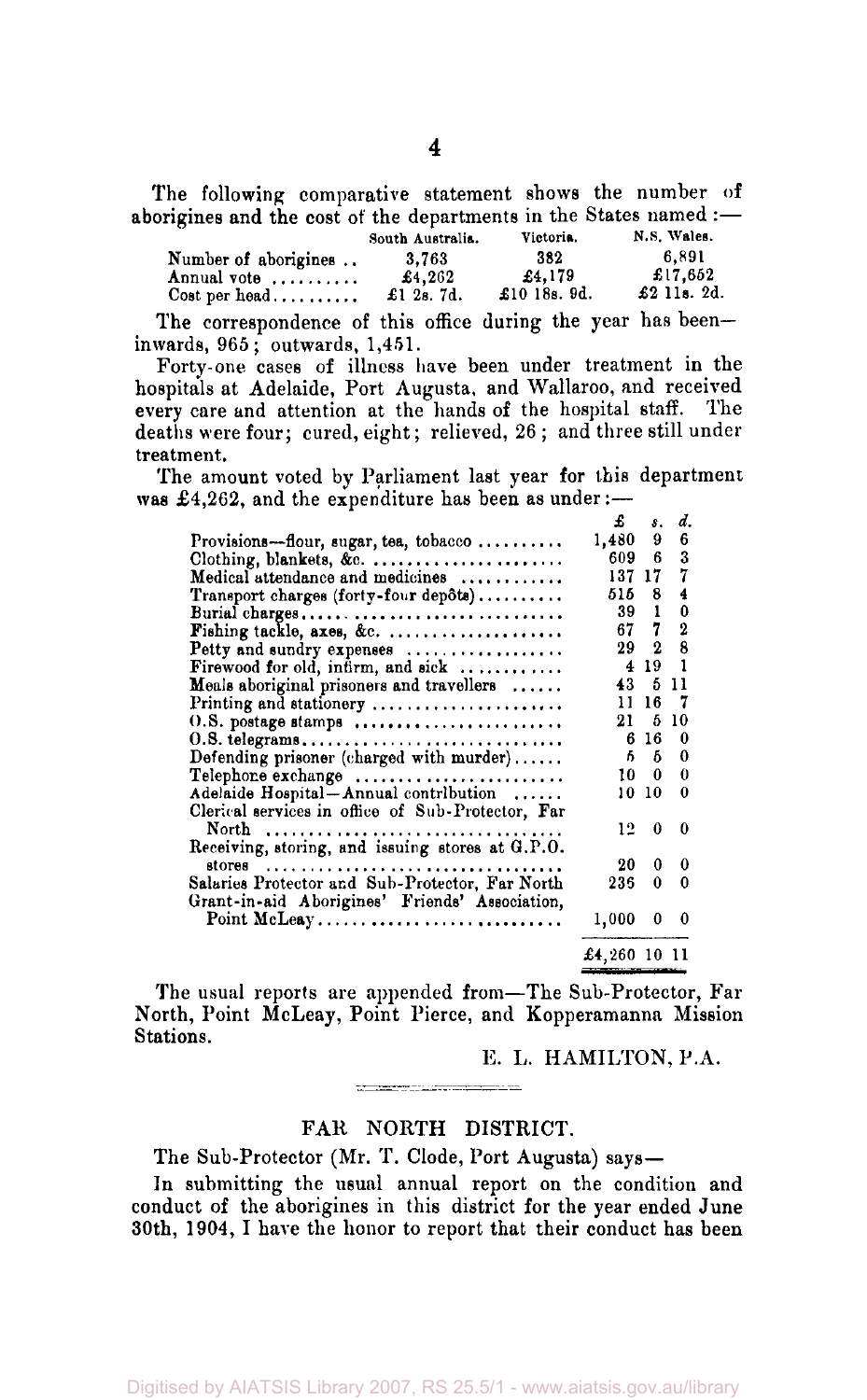good. Owing to the district being a very large one, and only being appointed here since January last, and the depots being so scattered, I have not been able to visit many of them, but I have interviewed several natives at Farina, Hergott, Oodnadatta, Murnpeowie, Innamincka, and other places. All these natives seemed contented, and made no complaints, so that I have reason to believe that the Government supplies are properly and judiciously issued. Memos, were sent to each of the issuers to exercise the greatest economy in issuing rations, and I think this has been complied with.

The general health of the aborigines has been good, and very few deaths have occurred. The drought having broken up in the North most of the able-bodied can get work on the stations, reducing the strain on the Government to provide for them. As no rations have been issued at the Wilmington depot since November last, I recommend closing of this depot. Several aborigines have been treated and attended to by Dr. Chenery, at the Port Augusta Hospital, and I cannot speak too highly of the attention and kindness given to them by the hospital staff.

### POINT McLEAY MISSION STATION.

Mr. F. Garnett, superintendent, reports :—

The average number of aborigines on this station during the year has been 259—an increase of 24 on the previous year. There are about 309 natives in all belonging to Point McLeay, not including occasional visitors or those holding land permits. Of this number 122 are full blacks, 39 three-quarter blacks, 126 halfcastes, and 22 quadroons. Births, 18; deaths, 13; marriages, 5, during the year. We have been free from epidemic disease, but the severe winter last year carried off several of our old people, thus increasing the usual death rate.

Owing to the continued increase in our population the mission financially is in an unsatisfactory position, notwithstanding every economy, and unless we receive substantial help in this respect it will be impossible to develop the resources of our land or keep the natives in the necessities of life.

Our stock consists of 19 horses, 79 horned cattle, 666 sheep, and 300 lambs. Owing to lack of money we are not able to stock our land to its full carrying capacity. We ought to have double our present number of sheep.

The mission land consists of about 653 acres in home block, 1,700 acres near Loveday Bay, and 1,900 acres at the Needles. Both latter reserves are very inferior quality.

The leases of Crown lands in the hundred of Baker will expire in a few months. These lands have been for many years dedicated for the aborigines on expiry of present leases, and the natives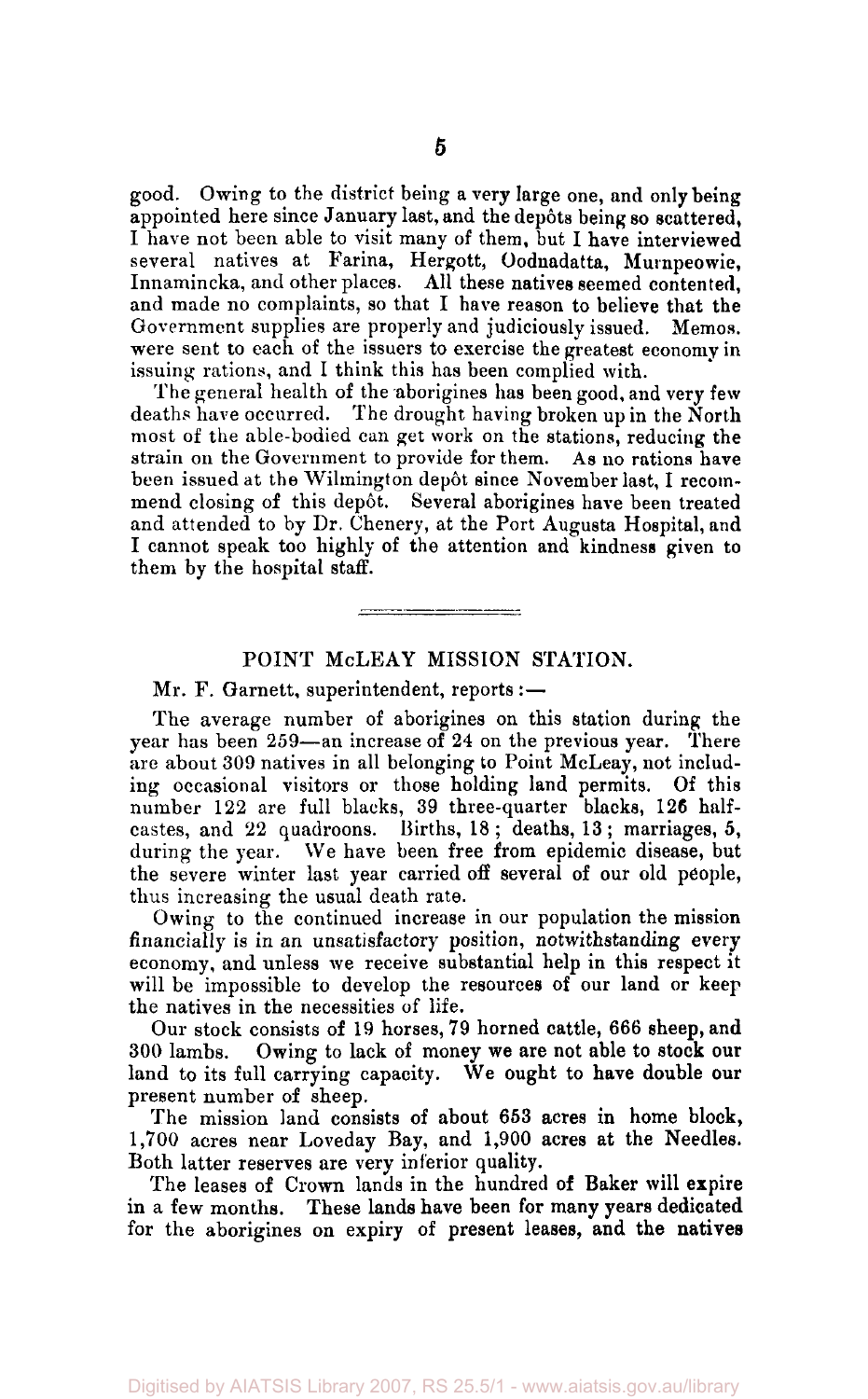hold written promises to that effect from the Government. Attempts are being made to induce the Government to break these promises, but this course surely will not be thought of, especially in view of the increased needs of the aborigines in this district.

The mission property generally is in good repair. We have church, schoolhouse, officers' houses, orphans' houses, 32 cottages for natives, and the usual farm buildings and implements.

The men have been employed fencing, road-making, forestry, building, carpenter and blacksmith work, boot-making, painting, rabbiting, and general farm work. The roads of the mission have been greatly improved by metalling. The season last year was good ; we had 50 tons of hay from as many acres. This season we have under cultivation here and at the Needles 5 acres vines, 3 acres garden, 27 acres peas, 27 acres lucern, 110 acres barley, 10 acres each oats and wheat. At the Needles we have now cleared 200 acres of mallee scrub ; we have also stopped all sand drifts with rye and marram grass. Rabbits are well under control. Foxes are sometimes killed. So far they have done very little mischief to lambs.

We washed a little wool last year for ourselves and neighbors.

Our school is now under the Education Department, although the entire expense of the same is defrayed by the mission. These expenses have increased, two monitors and more school material being now necessary. The school roll now numbers 78, and Inspector Smyth reports good progress.

Social, temperance meetings, entertainments, and young men's mutual improvement classes are held with success.

We have had no trouble with intoxicants on or about the mission, and the discipline is good.

Religious services are regularly held and well attended. The church will seat 140 people, and is well filled each Sunday.

The stores, blankets, &c, supplied by the department have been a great help and of good quality. The second-hand railway uniforms (which for the first time for many years you were unable to send this winter) have been much missed by the old men. Canoes are also badly needed to enable them to eke out a living by fishing, and also more netting twine.

# POINT PIERCE MISSION, YORKE'S PENINSULA.

Mr. B. Lathern, the superintendent, states—

During the past year steady progress has been made in the general work of the mission, which at present supports 116 natives, comprising 69 adults and 47 children. Their general health has been excellent—free from any epidemics. There have been three births and four deaths.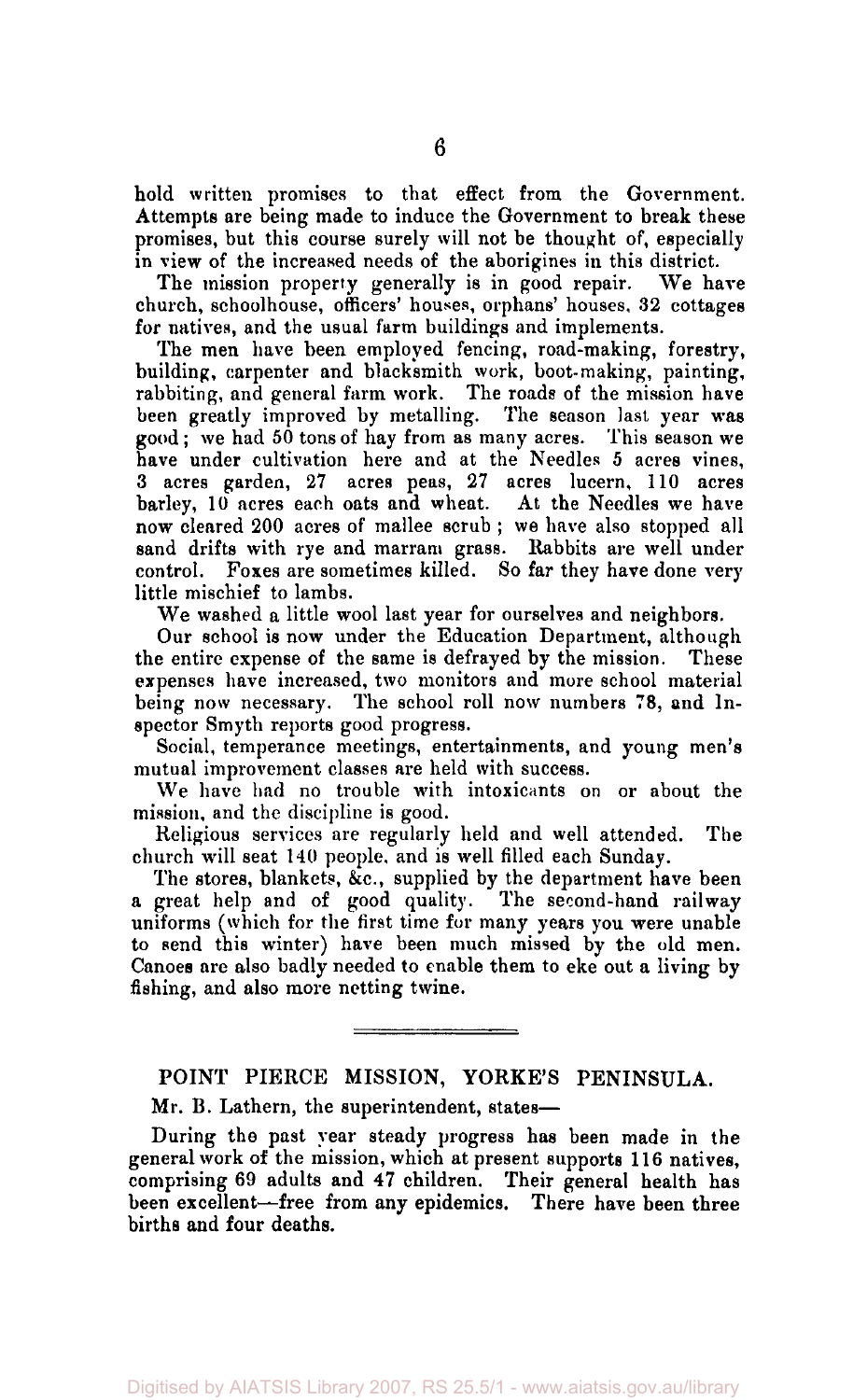The usual religious services have been held, the attendance and interest being fairly well maintained.

The day school, under control of the Education Department, is well conducted. There are 21 children on the roll, and last year's examination pass list of 94 per cent, is probably a record as far as natives are concerned. Too much praise cannot be given to the teacher, who has to deal with children mostly dull in subjects requiring intelligence.

There are no serious offences to report, the only trouble we have to deal with being caused by intoxicating liquor, which is easilv obtained from the neighboring towns.

During the year many of our natives have obtained employment shearing, wheat harvesting, and general farmwork with surrounding These men show in many instances that, should circumstances require it, they are quite capable of earning their living independent of the mission.

The shearing and harvest results have been very satisfactory. We cut 100 tons of hay from 100 acres, 16bush. of wheat per acre was reaped from 350 acres, and our wool yielded 99 bales. Altogether the season was quite exceptional, and in consequence the Committee of Management have been able to provide more accommodation for the natives and procure more horses and implements for the more efficient working of the mission property, which outlay and expense has necessarily been incurred in maintenance and stores and in keeping everything in good order and repair.

Rabbits are very numerous and a continued source of trouble, notwithstanding the efforts made to exterminate them.

Our stock consists of 5,600 sheep, 24 horses, 50 head of cattle, including working bullocks, and 48 pigs. About 1,000 sheep are killed annually for rations.

We are indebted to the Aborigines Department for some assistance for the old, infirm blacks, and the blankets, &c, given were very acceptable.

## KOPPERAMANNA MISSION STATION, KILLALPANINA.

The Rev. L. Kaibel, chairman of the Lutheran mission, says—

In the year 1864 the Lutheran Church Society began mission work among the blacks, and we can truthfully say we have now entered on the fortieth year of our Christianising labors. Although our efforts may have been at times faulty, and we may have shown sometimes more zeal than discretion, no one can dispute the fact that we have honestly and manfully grappled with the difficulties that beset our path, and that we have not worked quite in vain. If we cannot point, in view of the large financial outlay, to great numbers, we grant that the nomadic life of the Australian native and their being split up